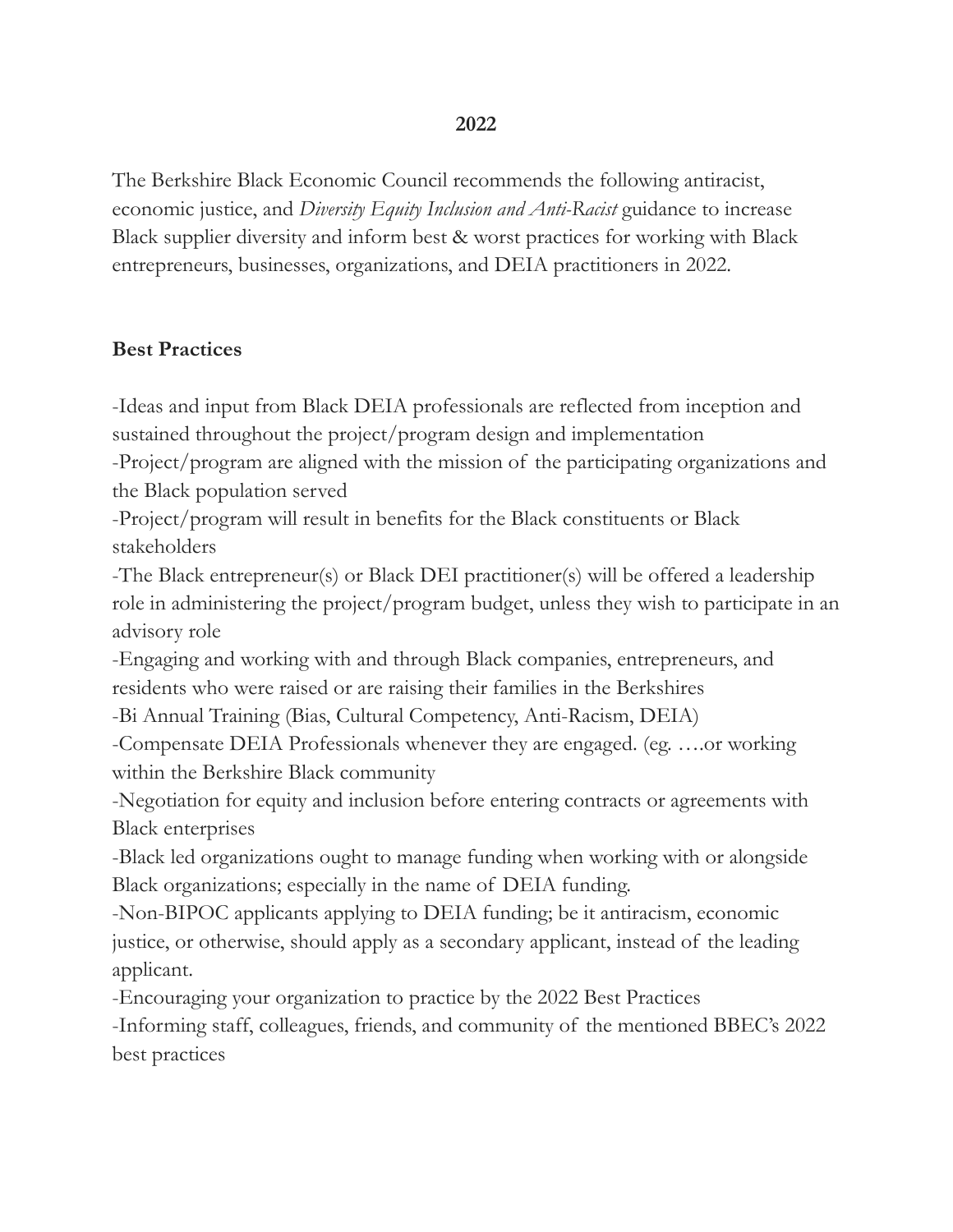#### **Unethical Practices**:

- Back channeling, the likeability of a Black entrepreneur, business, practitioner, or consultant for funding, grant application(s), or any business related opportunity without the consent of the individual or the organization

-Applying for funding or developing a grant, as the lead applicant, centered around DEIA when less than half of your organization's mission and strategic initiatives are focused on DEIA; and the staff, governing board and personnel do not reflect the racial and ethnic diversity inherent in the Black community and BIPOC communities**.** -Tokenizing Black individual(s) or entrepreneur(s) in order to reduce criticism and achieve a project/program by giving the appearance of serving the Black community by performatively hiring a Black individual and discrediting the value of their lived experiences

-Engaging Black individuals to lead or play a major role in furthering an organization's DEIA efforts when they are not qualified DEIA professionals.

-Hosting a project/program related to Black Diversity, Equity, and Inclusion without the presence of the Black population present and/or without Black practitioner(s) assisting the project's or program's design and/or implementation.

### **In short, "nothin about us, without us" and "the deeper the understanding of Berkshire Black lived experiences the better"**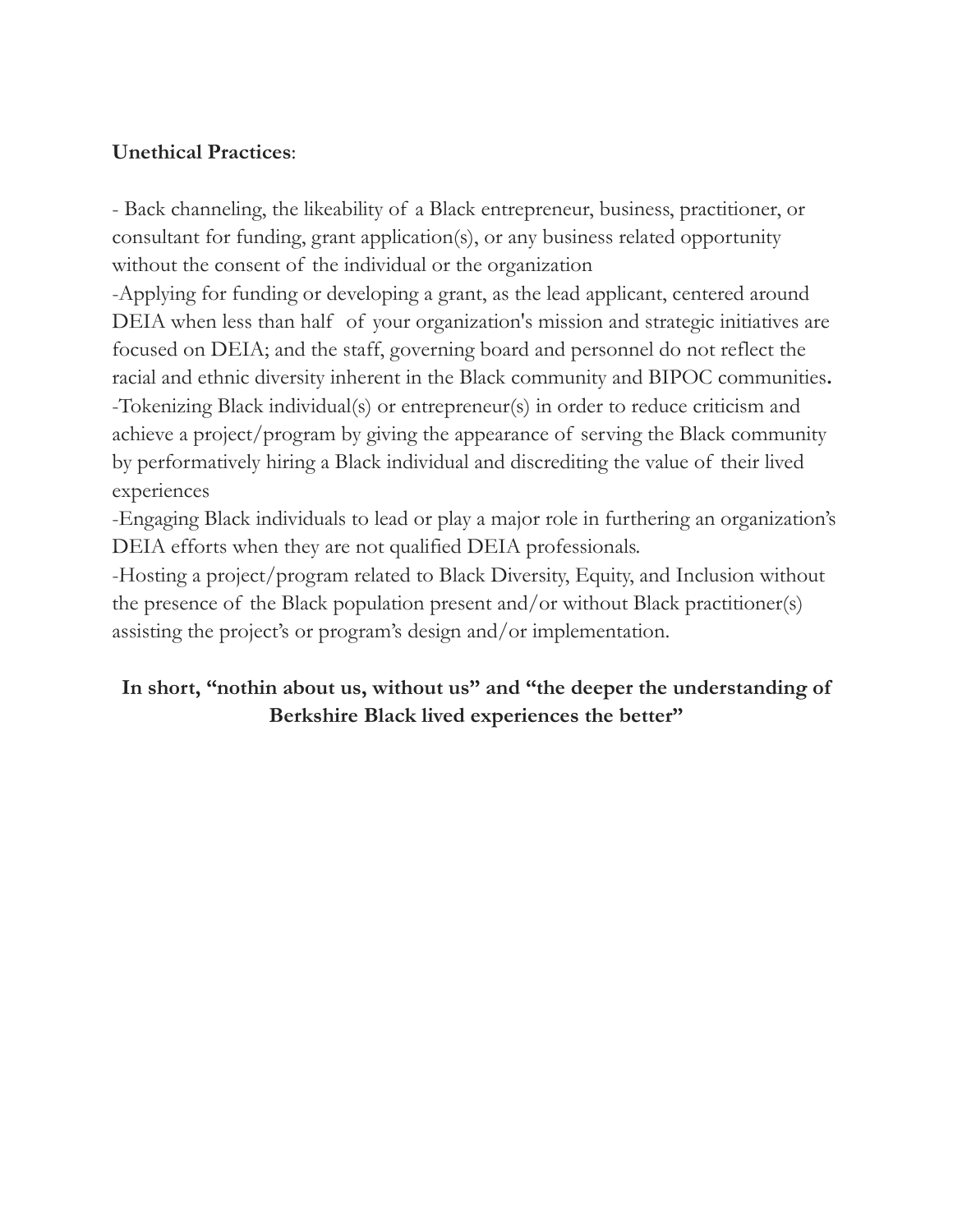#### **Guiding Principles**

## **On Antiracism:**

Antiracism is the active practice of identifying and opposing racism, in other words, defying "business as usual."

# **On Economic Justice:**

People often ask us, what can be done about racism? One simple way is to support Black owned entrepreneurs, businesses, and nonprofits. Keep them in mind, and deliberately purchase and partner with us for their growth and prosperity. This is economic justice!

## **On** *Diversity Equity* **and** *Inclusion***:**

Segregation was not just about segregating schools, water fountains, and public transportation. Segregation was the formal separation from the U.S. economy. Segregation is the classification discriminatory policies and practices imposed biaises onto the Black economy.

DEI is the integration of "self determined" best practices from the Berkshire Black workforce, led and communicated, by the Berkshire Black DEI practitioners, who have demonstrated their commitment to community, and "place." Let's do DEI the right way, for a new community impact that will attract more Black families to the Berkshires!

One more thing. We don't want a seat at the "executive" roundtable, **we want seats** at **all** of The Berkshire's executive roundtables.

## **Diversity Equity Inclusion and Antiracism**